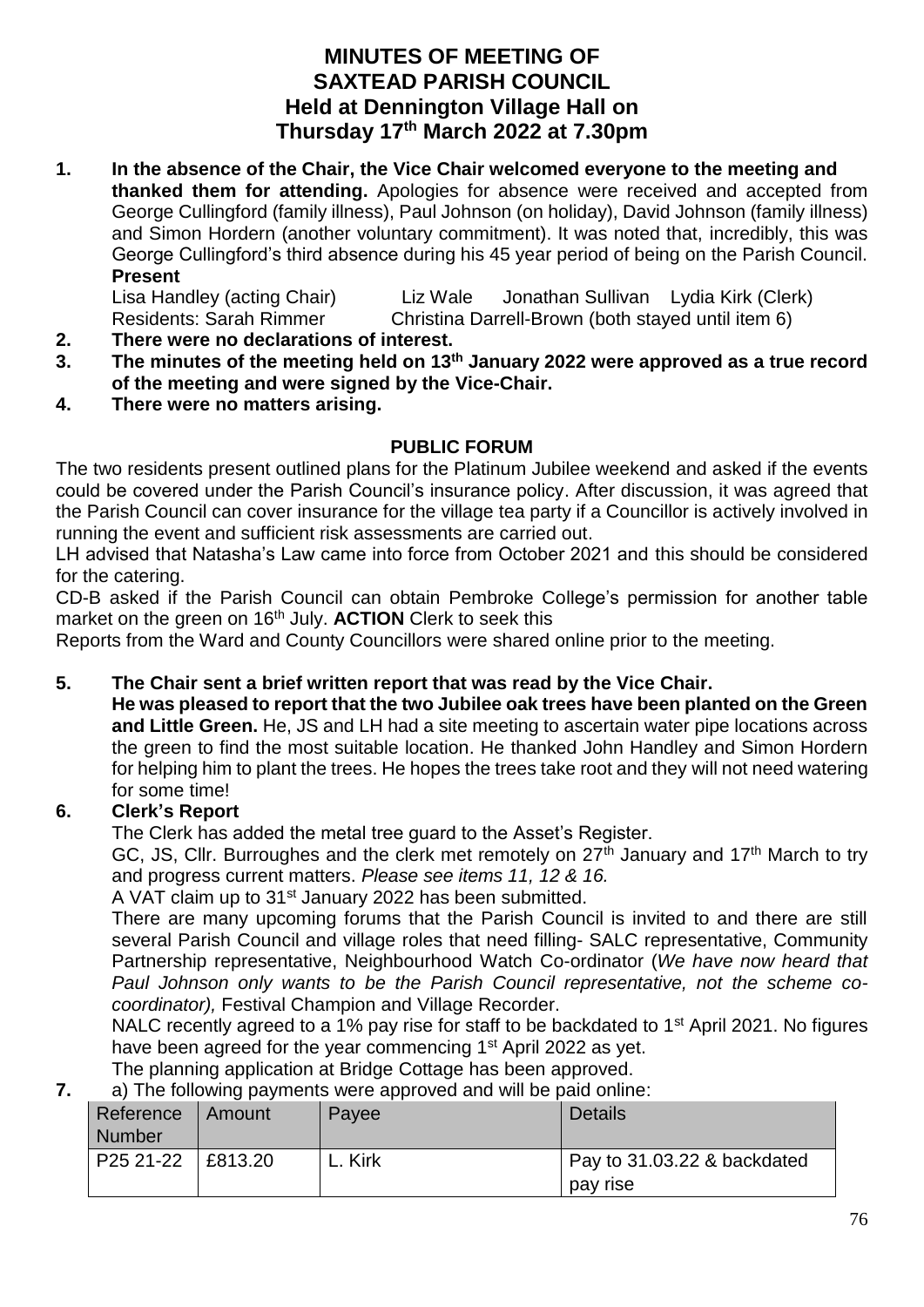| P26 21-22 | £22.80  | <b>SALC</b>             | <b>Payroll Services</b>    |
|-----------|---------|-------------------------|----------------------------|
| P27 21-22 | £187.20 | <b>SALC</b>             | 6 x Cllr. Training Modules |
| P28 21-22 | £13.00  | <b>HMRC</b>             | <b>PAYE</b>                |
| P29 21-22 | £19.00  | Dennington Village Hall | Hall hire January          |
| P30 21-22 | E19.00  | Dennington Village Hall | Hall hire March            |

| b) | The following payments have been made since the last meeting: |  |
|----|---------------------------------------------------------------|--|
|    |                                                               |  |

| $\frac{1}{20/01/22}$   P22 21-22 | £258.00 |            | Designer Metal   Jubilee tree guard |
|----------------------------------|---------|------------|-------------------------------------|
| 26/01/22 P23 21-22               | £30.00  | SALC       | 1 x training module                 |
| 28/02/22 P24 21-22               | £40.00  | <b>ICO</b> | Data processor fee                  |

A VAT repayment of £163.94 was received on 09/02/22.

£1,000 was transferred to the current account on 21/01/22 and it was agreed that the Clerk should transfer an additional £1,000 to boost the current account balance before the next precept payment that is expected in April.

- c) The current and deposit account balances were £1,514.53 & £6,297.00 respectively on 28<sup>th</sup> February 2022.
- d) The bank statements and reconciliation were reviewed and signed by Cllr. Wale in the absence of the Examining Officer.
- e) The year-to-date payments and receipts account was considered in order and in line with the agreed budget.

### **8. The following planning applications were discussed:**

**i)** *DC/22/0523/FUL Demolition of existing detached garage. Proposed linked garage to side of property Blue Shutters, The Green, Saxtead IP13 9QB* Councillors agreed that this application would improve the property and JS proposed supporting this application. LH seconded this and it was carried unanimously.

**ii**) *DC/22/0547/FUL Erection of attached cart lodge and storage over*

*Hedgerows, Chapel Road, Saxtead, IP13 9RB* LH proposed not objecting to this application. LW seconded this and it was carried unanimously.

**ACTION** Clerk to respond to both applications via ESC's online portal.

- **9. The replacement defibrillator has now arrived and been installed.** The Circuit is a new database that shows the location and status of community defibrillators. LH was notified recently that the unlocking code for Saxtead's defibrillator was issued but the equipment was then not actually used. This could have been for many reasons but LH thought this was a good opportunity to remind residents- and notify new residents- of the village defibrillator's location. She has produced a leaflet that will be given to each property in the village. JS thanked LH on behalf of the Council for her continued work maintaining the defibrillator,
	- and for producing and printing these leaflets.

#### **10. East Suffolk Council's Community Governance Review was discussed.**

Saxtead Parish Council is an active Council with a full cohort of Councillors. The Parish Council are currently in the process of surveying residents to help steer the direction of its future work. Councillors expressed concerns about smaller Parish Councils being amalgamated and were concerned that this would negatively affect local democracy. **ACTION** LW to draft a response to the review and to circulate to all for comments and approval.

- **11. Councillor Burroughes has today chased SCC Highways for an update to our application for a feasibility study to help progress the pavement extension.** He has asked for a response within 7 days and will let us know when he hears any news.
- **12. Councillor Burroughes has amended his report requesting an extension to the reduced speed limit zone to include the entrance to All Saints Church.** He has also asked for more details on what the "low cost engineering works" required would be.